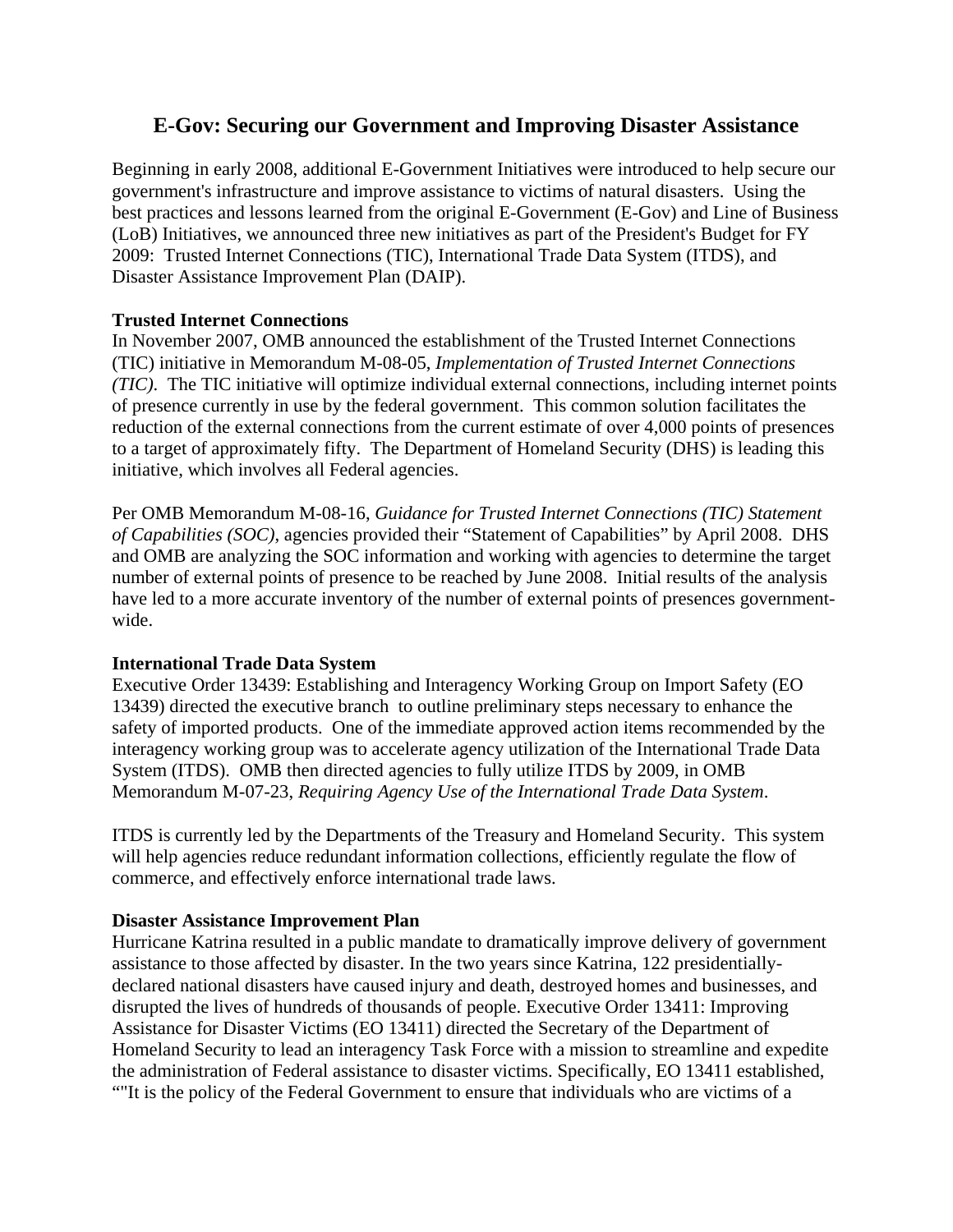terrorist attack, natural disaster, or other incident … have prompt and efficient access to Federal disaster assistance". As a result of this EO, the Disaster Assistance Improvement Plan Initiative (DAIP) was developed to create an on-line disaster benefits portal.

DAIP is leveraging the demonstrated capabilities of GovBenefits.gov by eliciting information from disaster victims through a series of questions to determine the appropriate disaster assistance benefits programs for their situation. After initial screening, individuals will be presented with a list of benefit programs for which they may be eligible and offered a link to the FEMA Individual Assistance Center system to apply immediately for those programs coordinating with the single consolidated application. Individuals can follow links to the web sites with the applications for the benefit programs which have not yet been integrated into the single application, providing a consolidated "one stop shop" for disaster benefits. The Disaster Benefits Portal will be live on December 31, 2008, and more information is available at: <http://www.fema.gov/about/programs/daip/>

## **Recent Results in the Expanding Electronic Government Initiatives include:**

Not to forget the great work being done by the original E-Government and Line of Business Initiatives, below we highlight some recent results:

### **GovBenefits**

In March 2008, GovBenefits.gov launched a customized connection for the Social Security Administration's Benefits Eligibility Screen Tool (BEST). The customized connection replaced the existing BEST tool, leveraging GovBenefits.gov's powerful screening technology while preserving BEST's detailed eligibility screening for 17 different SSA related benefit programs. It also provides citizens with a list of the Social Security benefits they may be eligible to receive.

### **Grants Management Line of Business**

In March 2008, Grants Management Line of Business (GM LoB) announced the creation of fourteen new partnerships for the Grants Management community. There are now seventeen agencies within four partnership groups. These partnerships and the GM LoB continue to work on establishing financial management interface standards; improving grants standardization and streamlining; improving service to internal and external customers; and increasing value delivered to agencies, grantees, and the public.

# **Federal Enterprise Architecture (FEA)**

In March 2008, OMB assessed agency EA submissions against the EA Assessment Framework v2.2. OMB rated each agency in terms of completion of their EA; use of their EA; and results delivered. OMB uses these annual assessments to insure agencies are maturing, integrating and getting value from their EA activities. OMB has continued to emphasize segment architectures an approach to focusing on core mission or business areas, or specific cross cutting enterprise services such as information sharing. In this year's assessment, 25 of 27 scorecard agencies achieved the GREEN rating on status, and 26 of 27 achieved the GREEN rating on progress.

# **IT Privacy and Security**

Quarterly performance updates demonstrate continued progress toward achieving the IT security goals of the E-Gov Scorecard and implementing the privacy provisions of E-Gov Act and the